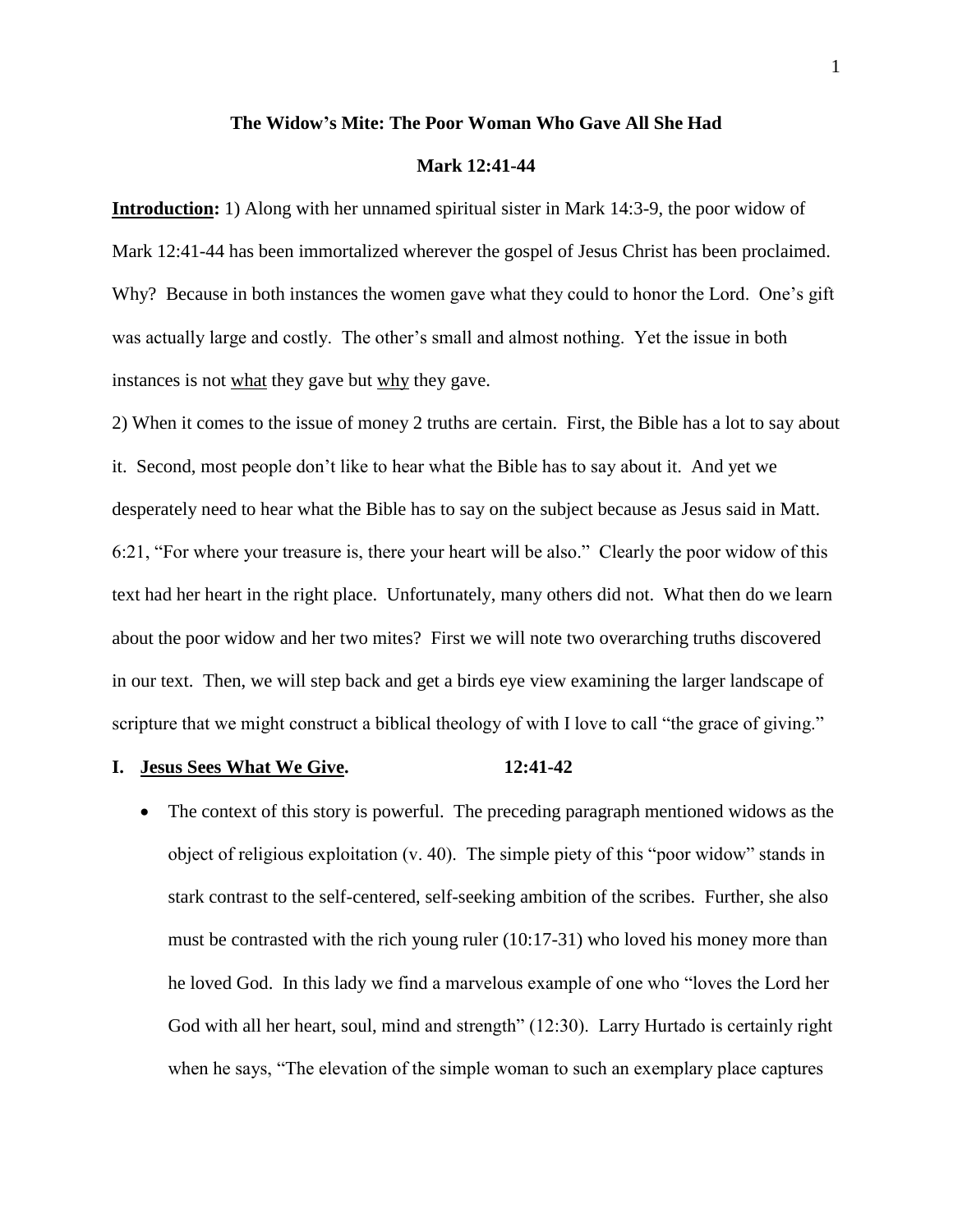the essence of Jesus' words that in God's judgment "many who are…last [will be] first" (10:31)." (*Mark*, 207).

- The scene has shifted to the Court of the women and the temple treasury. Located here were 13 shofar-chests to receive the various offerings of the people. Jesus takes a seat "opposite the treasury and watched." What he saw was not all that surprising. What He thought about what He saw was startling.
	- 1) Some give a lot because they have a lot. 12:41
		- Jesus "watched the people putting money into the offering box," the trumpet like receptacles. Every coin dropped in would be heard. The more you gave the bigger the noise you would make. And of course the bigger the noise the greater the attention you would draw to yourself.
		- Jesus watched as "many rich people put in large sums." The rich, the powerful, the influential gave, and they gave a lot because they had a lot. No doubt the crowds watching would have been impressed. But what about Jesus? What did He think?
	- 2) Some give their all even though they have very little. 12:42
		- Our Lord is a keen observer of life and people. He always has an eye for the individual. He hears the cry of the blind beggar Bartimaeus when no one else would give him the time of day (Mark 10:46-52). He sees the generous and sacrificial gift of a poor widow when no one else sees a thing. Everyone else did not even notice her, but Jesus saw everything!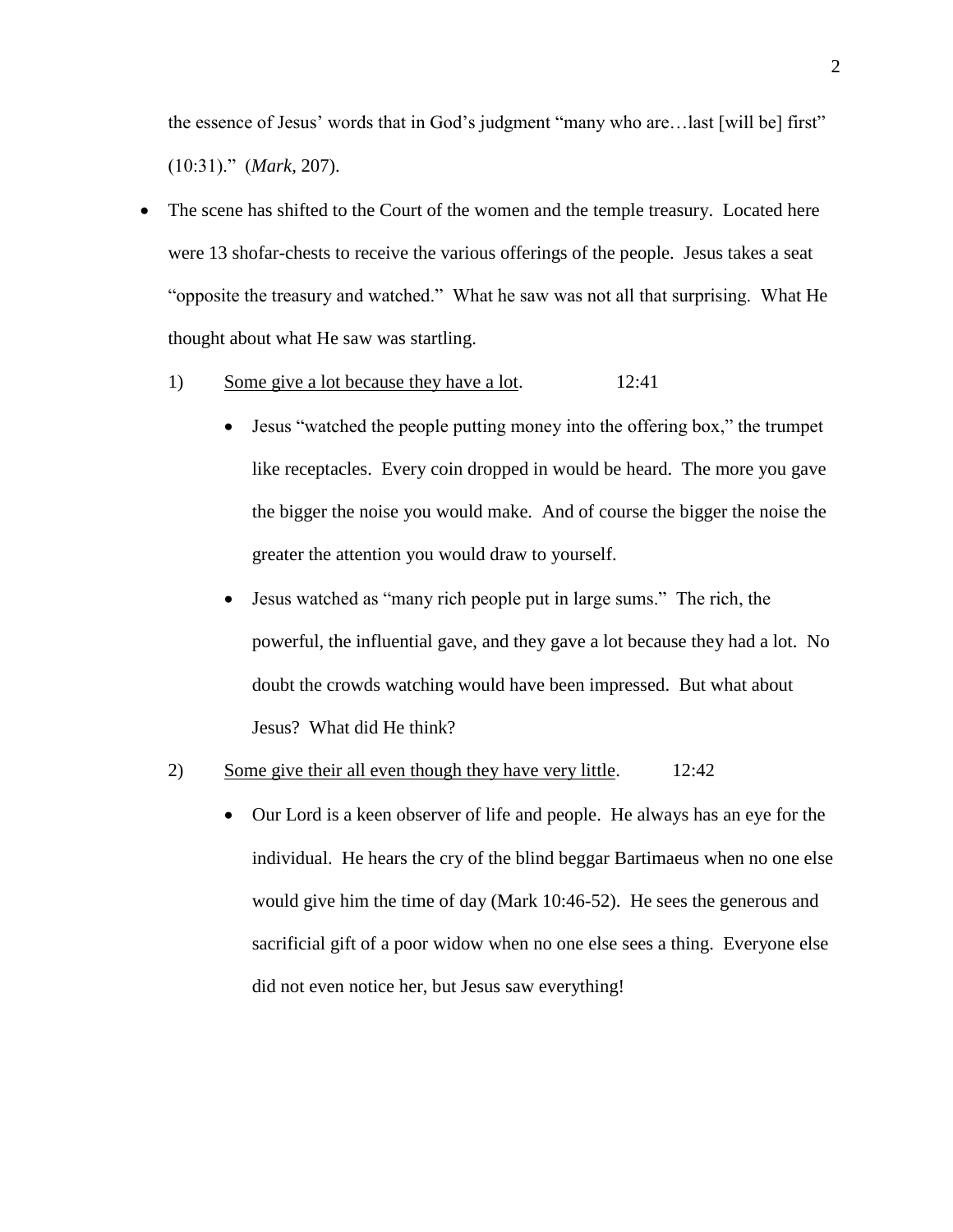- Simply but dramatically the focus of attention shifts from the many to just one. And what a one she is: 1) a woman, 2) a poor woman, 3) a widow woman.
- No doubt she came alone, quietly "hoping" no one would notice her. She was the least of the least in the cultural context of the day. And, all she could give would be among the least of the gifts given that day.
- All she deposited into the treasury were "two small copper coins, which make a penny." The two "coins" (Gr. *lepta*), was the smallest bronze Jewish coin in circulation in Palestine. Two of them equaled 1/64 of a Roman denarius, a day's wage for a typical laborer. As far as what her gift could purchase, she might as well have given nothing. However, as 1 Sam. 16:7 reminds us, "For the Lord sees not as man sees: man looks on the outward appearance, but the Lord looks on the heart." Verse 44 informs us of something Jesus knew (supernaturally) that no one else knew. She gave all she had and even though it was little in man's eyes, it was a lot in God's!

# **II. Jesus Knows Why We Give. 12:43-44**

- Jesus saw what He came to see. With piercing divine insight He saw both the gift and the heart. He saw both the act and the motive behind the act. He knew those who gave only because others were watching and He knew those who would have given if no one was watching.
- And, with the judgment he is about to render, He once again turns the value system of the world on its head. Once again we see a grand reversal of what really counts in the eyes of God.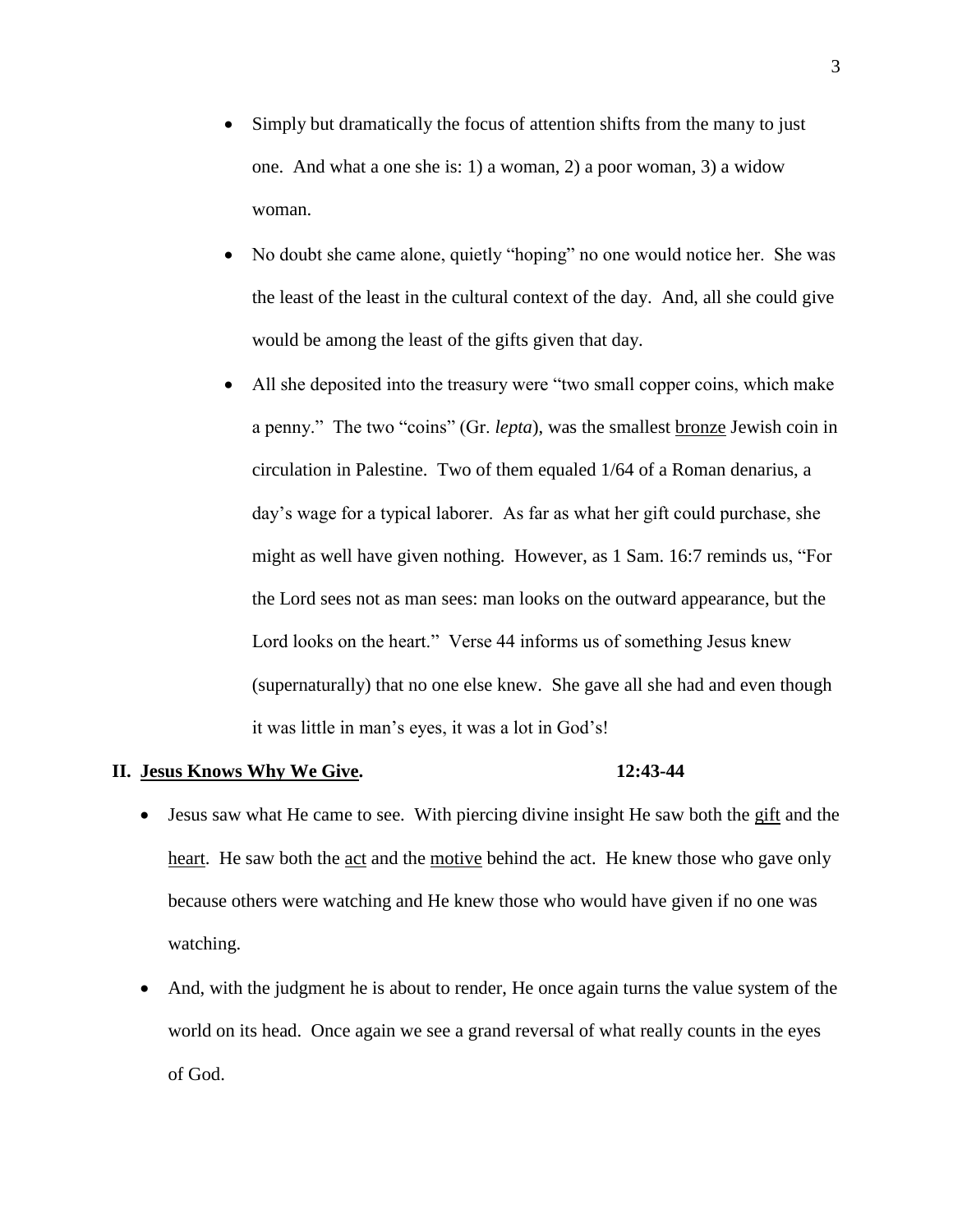1) Sacrificial giving honors Christ even if the amount is not very large. 12:43-44

- Jesus calls the disciples to come close (v. 43). It is teaching time again! Our Lord prefaces His remarks with "Truly I say to you." Truly is *amen*, a word appearing 13 times in Mark. It adds weight and importance to what Jesus is about to say. It has the ring of divine authority!
- He begins and ends by commending not the rich but the poor. Why? First, because the widow gave the most of all (v. 43)! What? How so? Second, because "she out of her poverty has put in everything she had, all she had to live on"  $(v. 44)$ .
- Note that she had two coins so she could have kept one. But she didn't. She gave sacrificially. She gave her all. There was nothing more she could have given. The amount was not large, but the sacrifice was great.

### 2) Comfortable giving honors no one even if the amount is very large. 12:43-44

- Jesus had not failed to see the others. He saw them all as verse 43 makes clear. What was the problem as He saw it?
- $\bullet$  Simply this, the others "contributed out of their abundances" (v. 44). They gave a lot because they had a lot. Their giving was not sacrificial, it was comfortable. What they gave was not a hard decision, it was an easy one. What did it cost them in light of what they had? Not much. Did they truly give God their best? No, they gave to an institution, and a corrupt one at that, what was easy and convenient. And bottom-line: Jesus was not impressed. Warren Wiersbe captures well what Jesus thought: "The rich made a big production out of their giving (see Matt. 6:1-4), but Jesus rejected them and their gifts. It is not the portion but the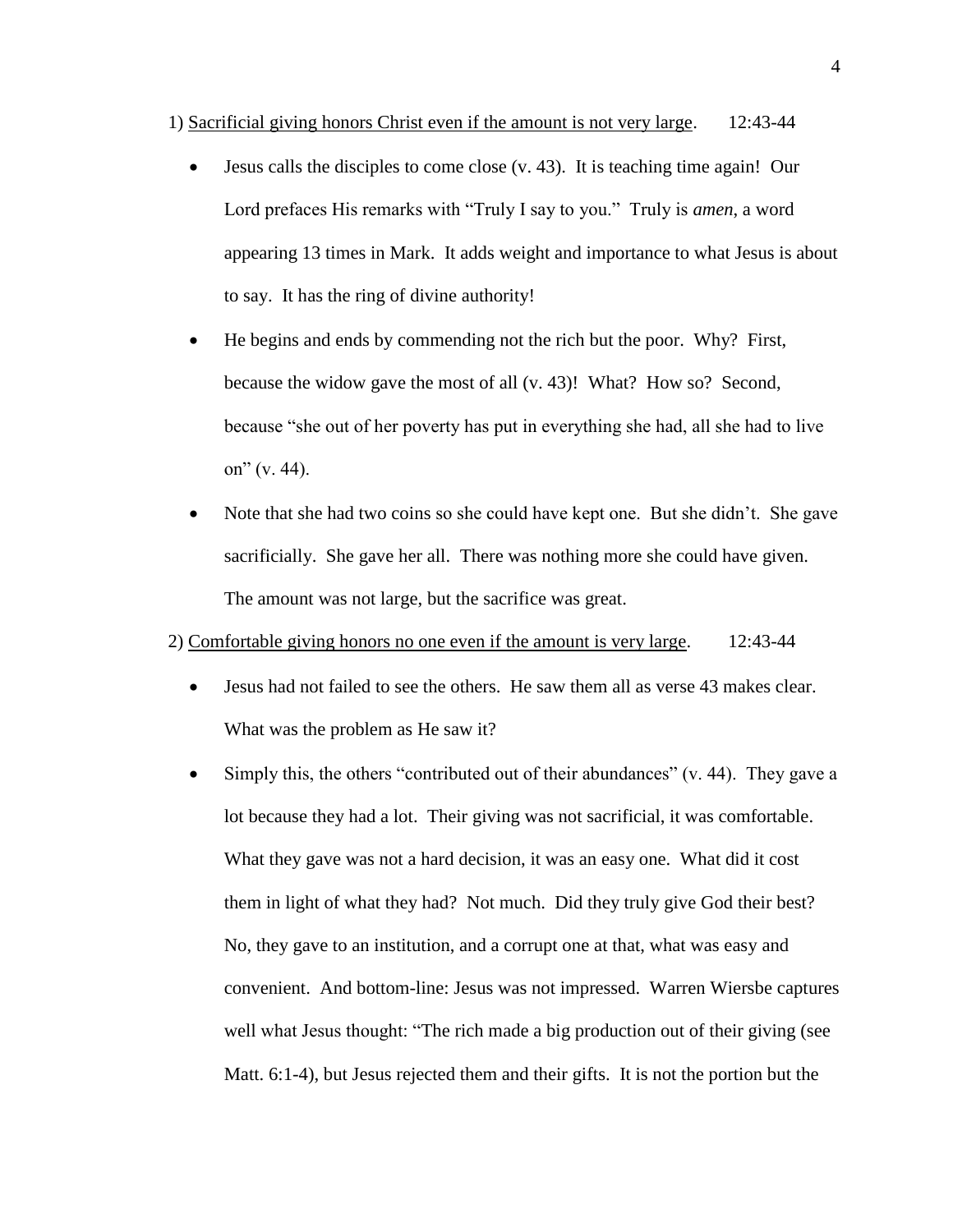proportion that is important: the rich gave out of their abundance, but the poor widow gave all she had. For the rich, their gifts were a small contribution, but for the widow, her gift was a true consecration of her whole life" (Wiersbe, *Be Diligent*, 120).

 William Kelly well said, "The test of liberality is not what is given, but what is left" (quoted in Hiebert, *Mark*, 363). Jesus was moved by the poor widow's sacrificial giving because it was a foreshadowing of His own: she gave all she had and so did He! At the end of the day nothing was left for either; each had given their all.

**Examining the biblical landscape:** Now, I want to be biblical, practical and helpful as we consider what the Bible has to say about money. Hopefully this overview will inspire both faith and generosity! I am especially indebted to pastors John MacArthur and John Morgan for much of what I have learned in this area of my life.

#### **First, what is God's purpose for money?**

All of our needs are purposed by God to help us experience spiritual growth in Christlikeness. Money is a tangible medium of exchange used by God in supplying our needs and maturing us. Therefore, God's ultimate purpose for money is spiritual growth. Now, note the following six purposes God has for money that we can identify in Scripture.

- 1. God wants to grow us spiritually by growing our faith (Luke 6:38; Phil 4:19).
- 2. God wants to finance His earthly ministry through us for His glory and our good (Mal. 3:10).
- 3. God wants to unite Christians that have needs with those that have surplus (2 Cor. 8:14- 15).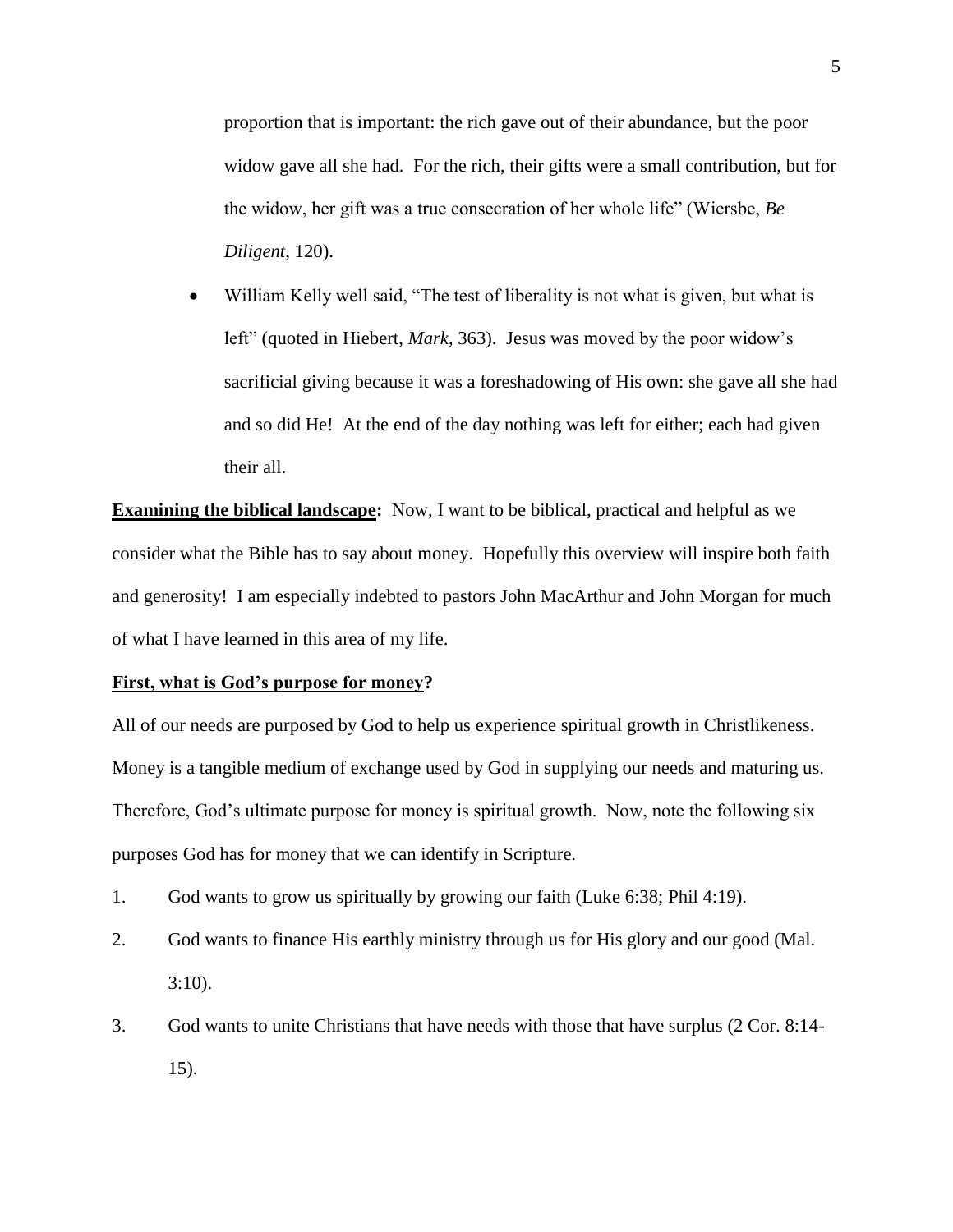- 4. God wants to clearly reveal His infinite power (Deut. 8:18).
- 5. God wants to help give directions in our lives (Prov. 3:5-6).
- 6. God wants to fulfill His promise to supply our needs (Matt. 6:31-33; Phil 4:19).

Christian financial advisor Ron Blue helps us see the impact of embracing God's purposes for money when he says, "Very few Christians would argue with the principle that God owns it all, and yet if we follow that principle to its natural conclusion, there are three revolutionary implications. First of all, God has the right to whatever He wants whenever He wants it. It is all His, because an owner has rights, and I, as a steward, have only responsibilities….

If I really believe that God owns it all then when I lose any possessions, for whatever reason, my emotions may cry out, but my mind and spirit have not the slightest question as to the right of God to take whatever He wants whenever He wants it. Really believing this also frees me to give generously of God's resources to God's purposes and His people. All that I have belongs to Him.

The second implication of God's owning it all is that not only is my giving decision a spiritual decision, but every spending decision is a spiritual decision….As a steward, I have a great deal of latitude, but I am still responsible to the Owner. Someday I will give an accounting of how I used His property.

The third implication of the truth that God owns it all is that you can't fake stewardship. Your checkbook reveals all that you really believe about stewardship... your goals, priorities, convictions, relationships, and even the use of your time. A person who has been a Christian for even a short while can fake prayer, Bible study, evangelism, going to church, and so on, but he can't fake what his checkbook reveals." (Source unknown)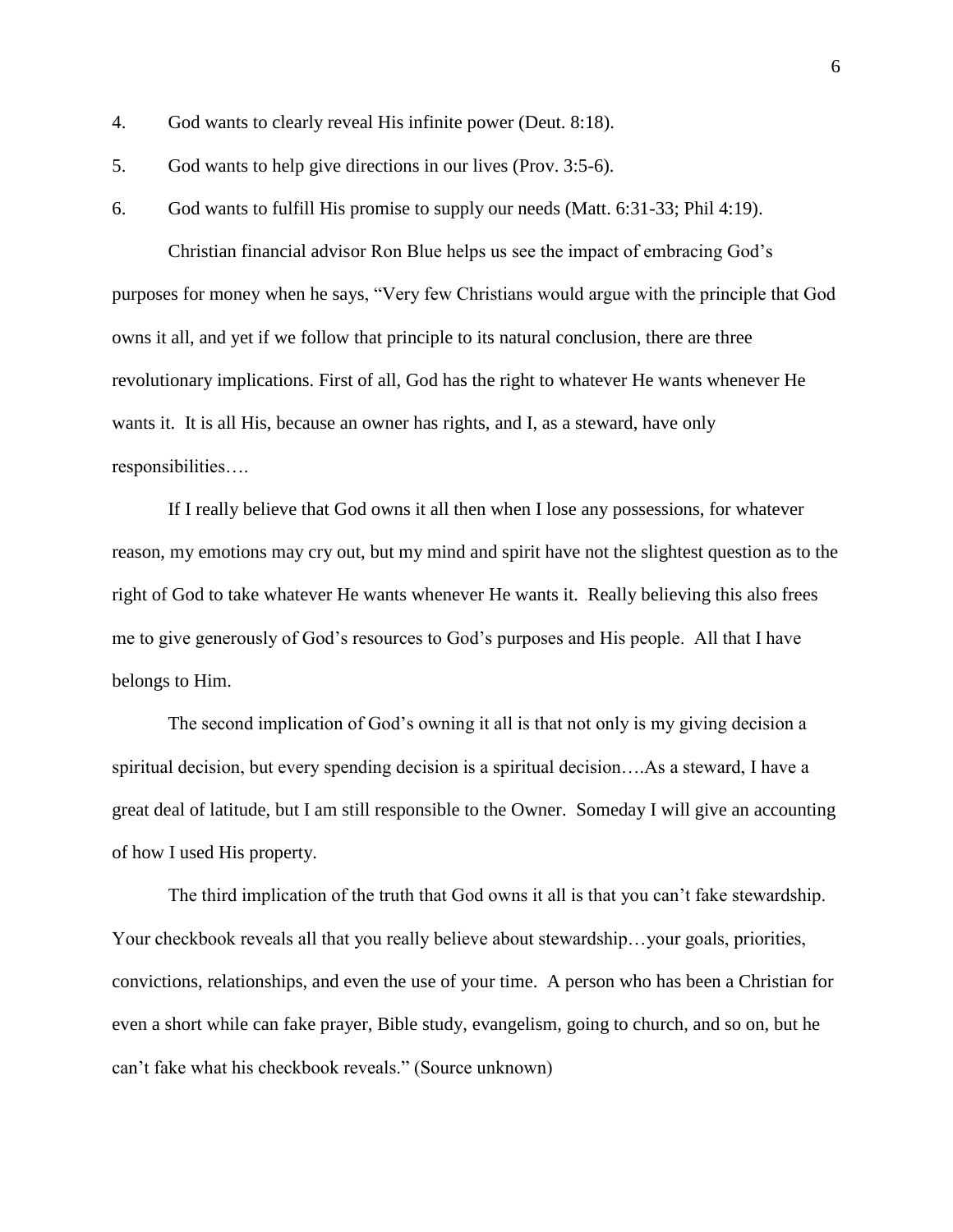# **Second, what is financial bondage?**

What even the smallest or seemingly most insignificant area of our financial life hinders or obstructs God's will in our life, we enter into financial bondage. Actually, we are guilty of the sin of idolatry. You are in financial bondage when:

- 1. You have more faith in your material goods than you do in your eternal God (Job 31:24- 28; Matt. 6:19-20).
- 2. You place any desire or motive above those of God (1 Tim. 6:8-9).
- 3. You have a burning desire to get rich quick (Prov. 28:20, 22).
- 4. You have to delay paying due bills (Prov. 22:7).
- 5. You compromise your Christian ethic and fail to honor a moral obligation (James 5:4).
- 6. You failed to make investments for future needs (Parable of the Talents, Matt. 25:14-30).
- 7. You force your wife to work in order to provide basic needs (1 Tim. 5:8).
- 8. You do not give from a willing and cheerful heart (2 Cor. 9:7).

### **Third, exactly what is the "The Grace of Giving"?**

Giving of our resources to the work of the Lord, in gratitude for all God has given us in Christ, is a wonderful privilege in the life of a believer. It is simply giving in response to God's grace. Grace giving allows us to:

- 1) Demonstrate our love and devotion to the Lord Jesus and His church.
- 2) Acknowledge that all we are and have is the result of His gracious activity in our lives.
- 3) Testify to our faith in God that as we give out of our God-given resources, He will bless us and meet every need in our lives in order that we may be fully adequate to perform His perfect will.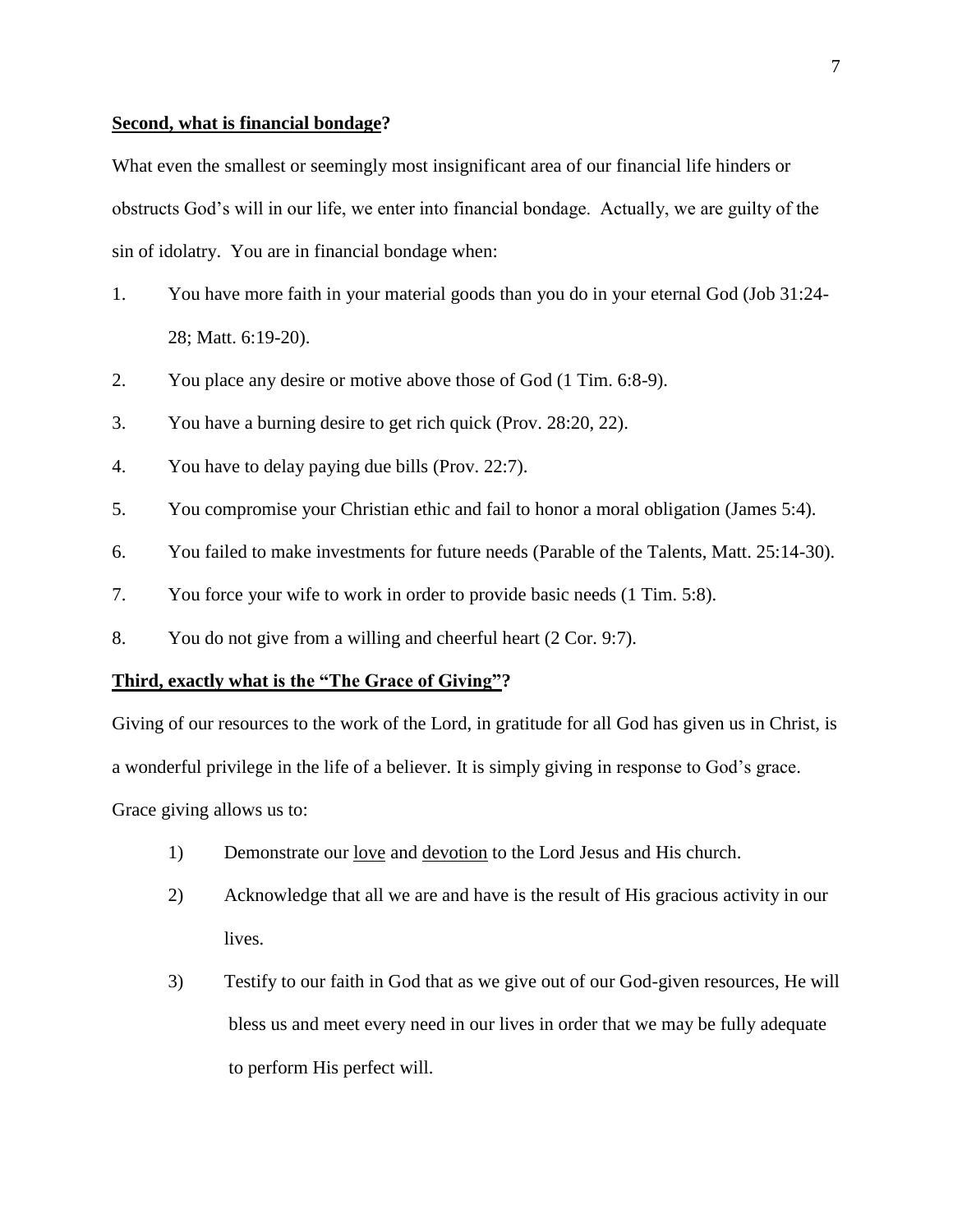Giving clearly is an act of worship, love, and devotion to our Lord and Savior Jesus Christ. In the Word of God, numerous truths are set forth to help us in our understanding of grace giving (what also can be called Christian stewardship):

# **I. It Is To Guide By A Proper Perspective.**

1) All that I am belongs to God. 1 Cor. 6:19-20

The Bible teaches that we are not only dependent on God, but also owned by Him. The price He paid to purchase us was nothing less than the precious blood of His Son the Lord Jesus.

2) All that is belongs to God. Ps. 24:1; 50:10-12; Hag. 2:8

We are accustomed to thinking and speaking of "our" possessions, "our" assets, or "our" wealth. But those who know well the Bible have a different viewpoint. The things we possess are not really ours: they are God's. Our possessions of them takes on a different meaning because the Bible states that we have a stewardship responsibility—a custody of trust—for those assets.

- 3) God has entrusted His possessions to me. 1 Cor. 3:21-23; 4:1-2; 9:17 God has entrusted His possessions to us, but He has not given us the ownership of those possessions. The custodial nature of our stewardship of God's possessions suggests that these possessions should ultimately be transferred to another trustworthy steward (either an individual or an institution) so that they can continue to be used for God's purposes.
- 4) God's possessions entrusted to me has a purpose.
	- a) To meet personal needs. Phil. 4:13, 19

There is no question that the assets God has entrusted to us are in some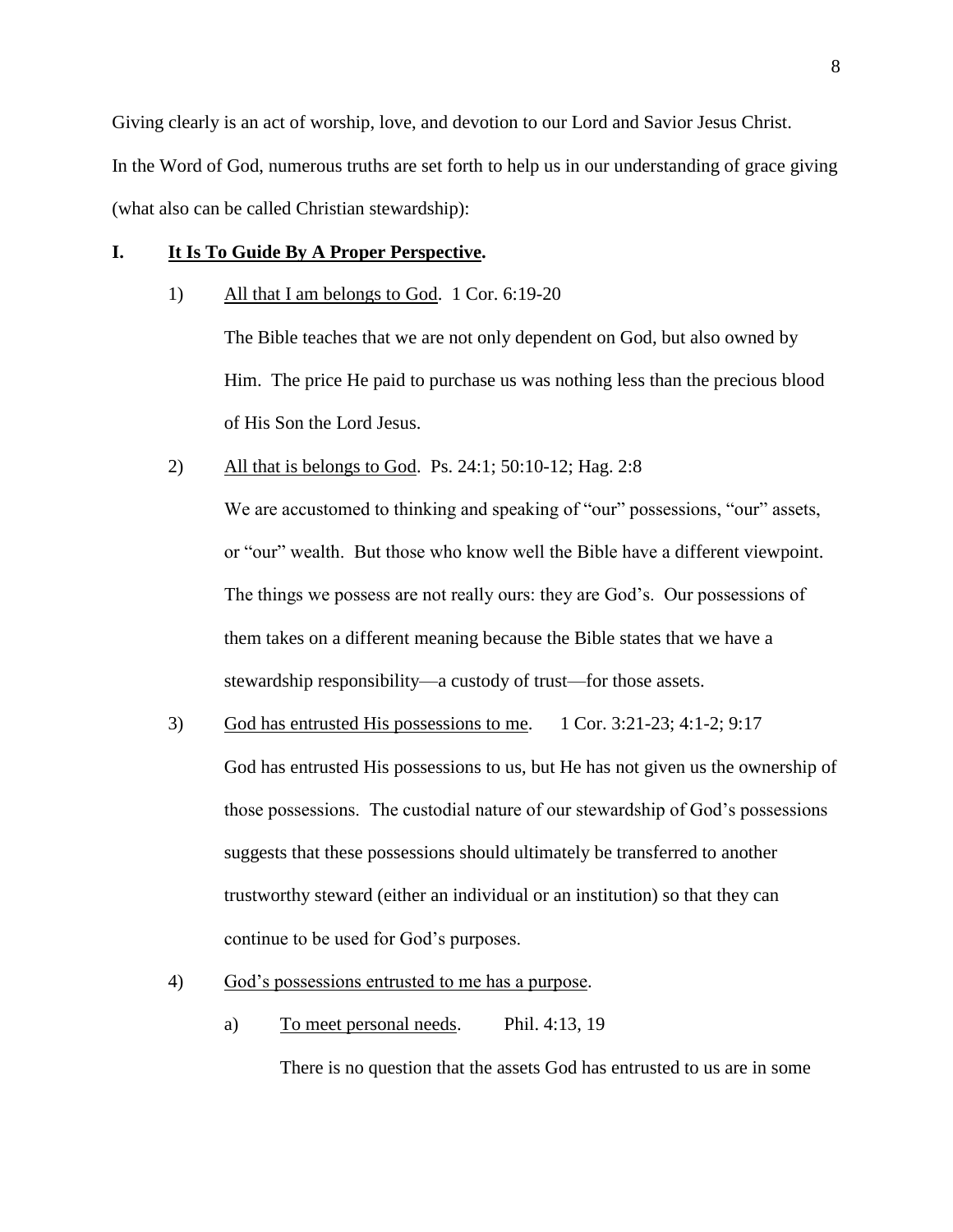measure intended for our support, maintenance, and welfare, as well as for those economically dependent upon us. Paul warned. "But if any one does not provide for his own, and especially for those of his household, he has denied the faith, and is worse than an unbeliever" (1 Tim. 5:8).

b) To build and glorify God's kingdom through me. Col. 3:23-24 After fulfilling the above responsibility, we are to apply God's assets for the glory of His kingdom. How we apply them is a matter of individual judgment and prayer, since we alone are accountable to the Lord. But the Bible makes it clear that our accountability not only continues throughout our lives, but also extends into eternity. God has given us the privilege of possessing His assets today so that we may pass them on for Him tomorrow.

As stewards, we have been given the unique privilege of arranging for God's assets to be utilized for the glory of His Kingdom well beyond our years. By doing so, we can stand with Abel, who offered God "a better sacrifice than Cain, through which he obtained the testimony that he was righteous. God testifying about his gifts, and through faith, though he is dead, he still speaks" (Heb. 11:4). With confident assurance we may qualify for and eagerly anticipate God's "well done my good and faithful servant" for the results of our stewardship.

# **II. It Is To Be Guided By Proper Principles.**

1) Giving is to be viewed as investing with God. Matt. 6:19-21; Lk. 6:38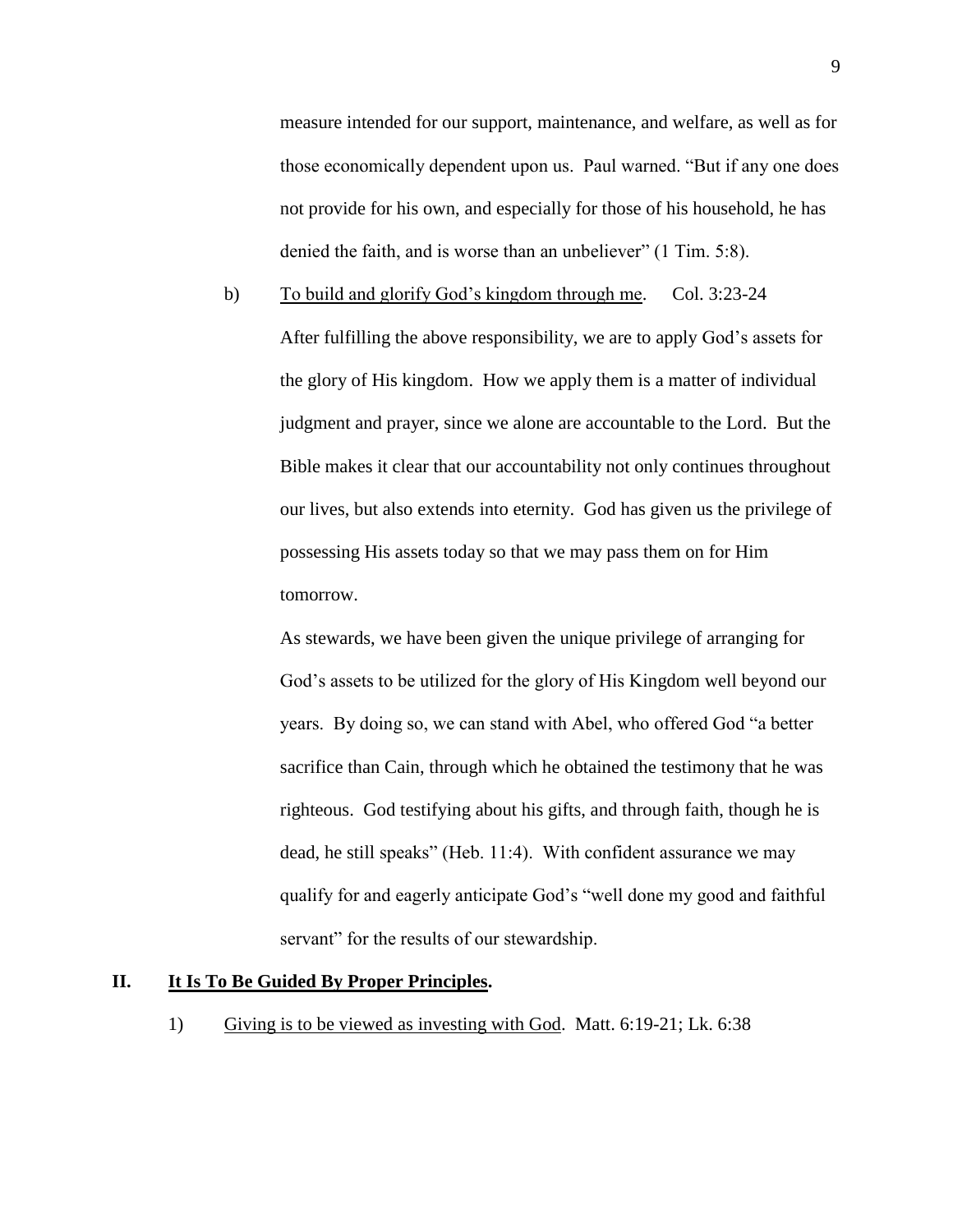When you invest with God, you get a return that will last eternally. When we invest money in what is perishable, our thoughts are consumed with maintaining what we have. But when we invest with God, it unburdens us and deepens our relationship with Him.

# 2) If you cannot handle money you will not be able to handle spiritual riches either. Lk. 16:11

How we manage money is usually a reflection of our spiritual maturity and faith in God. God has said He will meet our needs when we give (Phil. 4:14-20). If we don't give then we, in essence, call God a liar and live toward Him in unbelief. When one does not give to God, his/her spiritual problem is of a much deeper nature than money.

#### 3) Giving is to be sacrificial. Mark 12:42-44; 2 Cor. 8:1-3

Jesus was watching the people give at the Temple, and he noticed the woman who truly gave sacrificially, for she gave all she had. Jesus taught that the essence of giving is sacrifice (cf. Gen. 22). What does this teach us about giving? Should we give one-tenth? No, we are to give sacrificially. True sacrificial giving is when we do without something we would otherwise have so that God's work will be advanced.

- 4) Giving is not just a matter of what we have. (Luke 16:10) Faithfulness is what pleases God. You do not have to possess a large amount to be sacrificial. If you are not giving sacrificially of what you already have, you would not give sacrificially if you had more.
- 5) Each individual determines the amount to give. (Luke 19:8)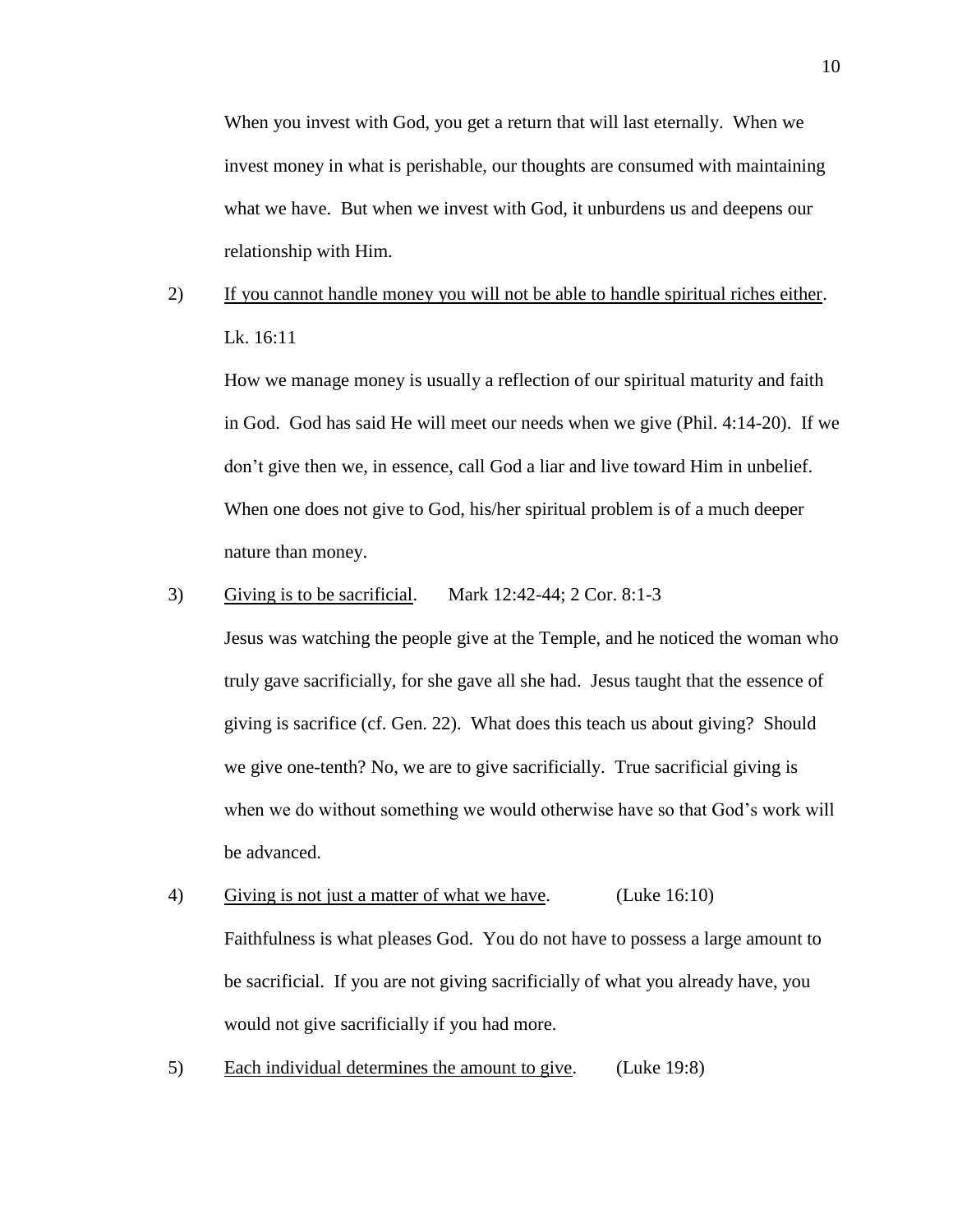Giving is to be a worshipful and happy action of love and gratitude to a wonderful God. It is not the keeping of some law or tradition. Some people rigidly and mechanically give ten percent (or less). Others give only in a token fashion with no real thought as to what they are doing. This is not God's way. Your giving is between you and God, and it should be done in an attitude of prayer and spiritual contemplation, asking the Father what He would have you to do each and every time.

6) Giving can be in response to a need (spontaneous and special). Acts 2:42-47; 11:1ff; 1 Cor. 16:1-2; Phil. 4:14-20

If a man comes to you with a need and you can help meet it, it is your Christian responsibility to do so. Give to the Lord regularly out of gratitude and joy, but also give in response to specific needs as they come to your attention.

- 7) Giving should demonstrate love, not law. 2 Cor. 8:8 Love and gratitude to God for who He is and what He has done is the fountain out of which grace giving is to flow.
- 8) Giving should be planned.  $1 \text{ Cor. } 16:1-2$ ;  $2 \text{ Cor. } 8:6-7$ Paul's directive for giving in 1 Cor. 16:2 shows that giving should not be haphazard, but planned in an orderly fashion. We are all to give regularly and consistently so that churches will have money available to meet needs as they arise, rather than always pleading for additional money through special offerings. Giving is to be done systematically, proportionately, faithfully, as you have determined in your heart. You are to plan, pray, prepare—you are not to give haphazardly.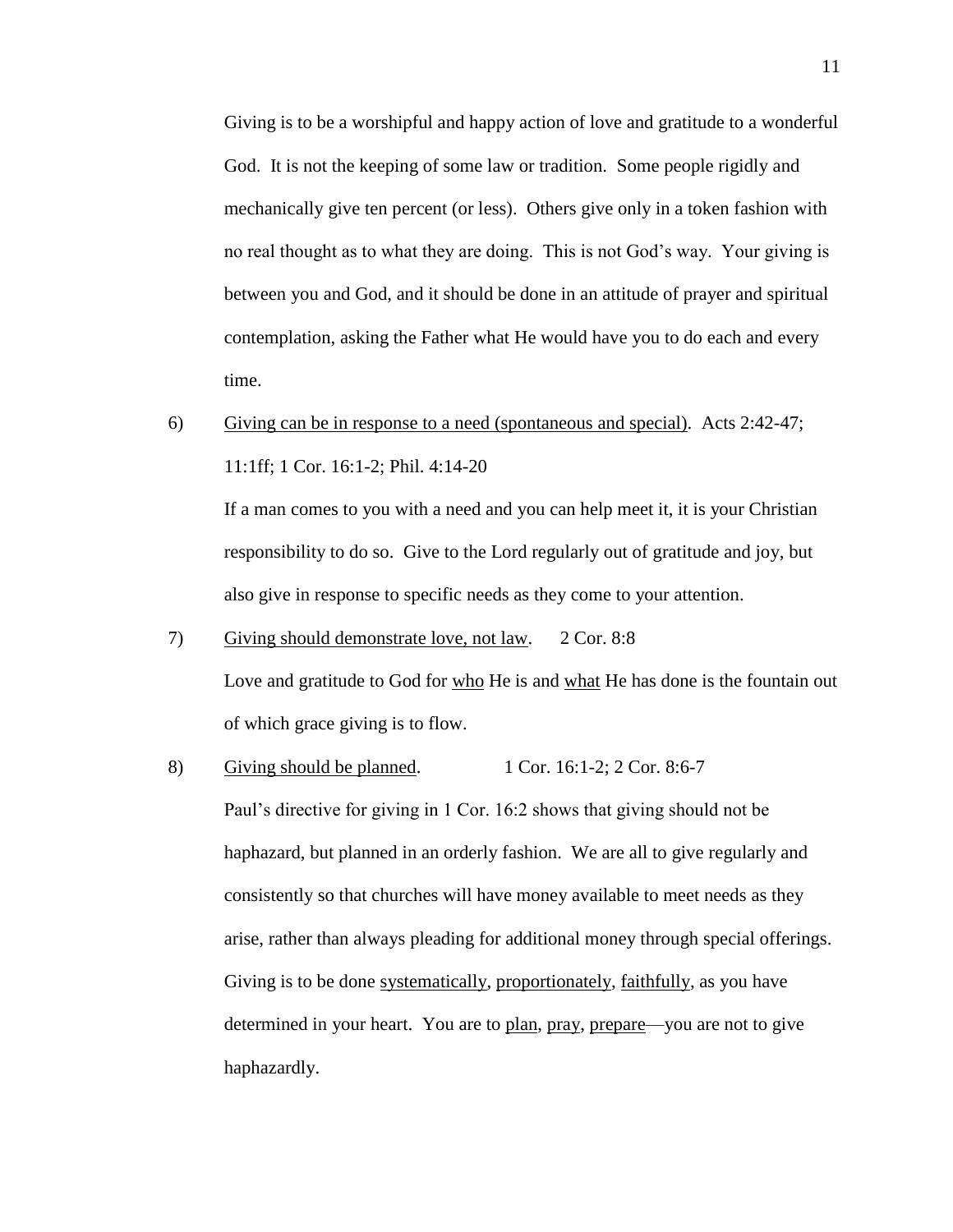Some people say that they give their time and talent to the church rather than their money. It is a fine and right thing to give those, but it does not replace giving money—each person should give financially and consistently. It is God's way of consciously teaching you stewardship each week of your entire life.

- 9) Giving is to be generous. 2 Cor. 8:2-3; Phil. 4:14-20 As Christ has given to us, so should we give. Bow your knee, look to the cross, and then give.
- 10) Giving is to be joyful. 2 Cor. 9:7 Our attitude in giving is as important to our Lord as the act of giving itself. Without a joyful attitude our gifts mean nothing to our Lord. The absence of joy in giving gives evidence of a deeper spiritual problem.
- 11) Giving is to be complete. 2 Cor. 8:5

Total discipleship extends far beyond our financial giving to God. The New Testament clearly teaches 100% giving in all areas of our lives. Over emphasizing the tithe has caused us to miss this important truth.

12) Giving biblically always results in God's blessings. Acts 20:35; 2 Cor. 9:6-11; Phil. 4:19

These are the principles of giving advocated in the Word of God. To be obedient to the Word of God will always open the way for His blessings to be experienced.

# **III. It Is To Be Guided By Proper Practice.**

Faith must have feet! We must act in obedience to see God work in our lives. The step of faith is essential. If you have been delinquent in the past remember: it is never to late to begin doing the right thing!!!